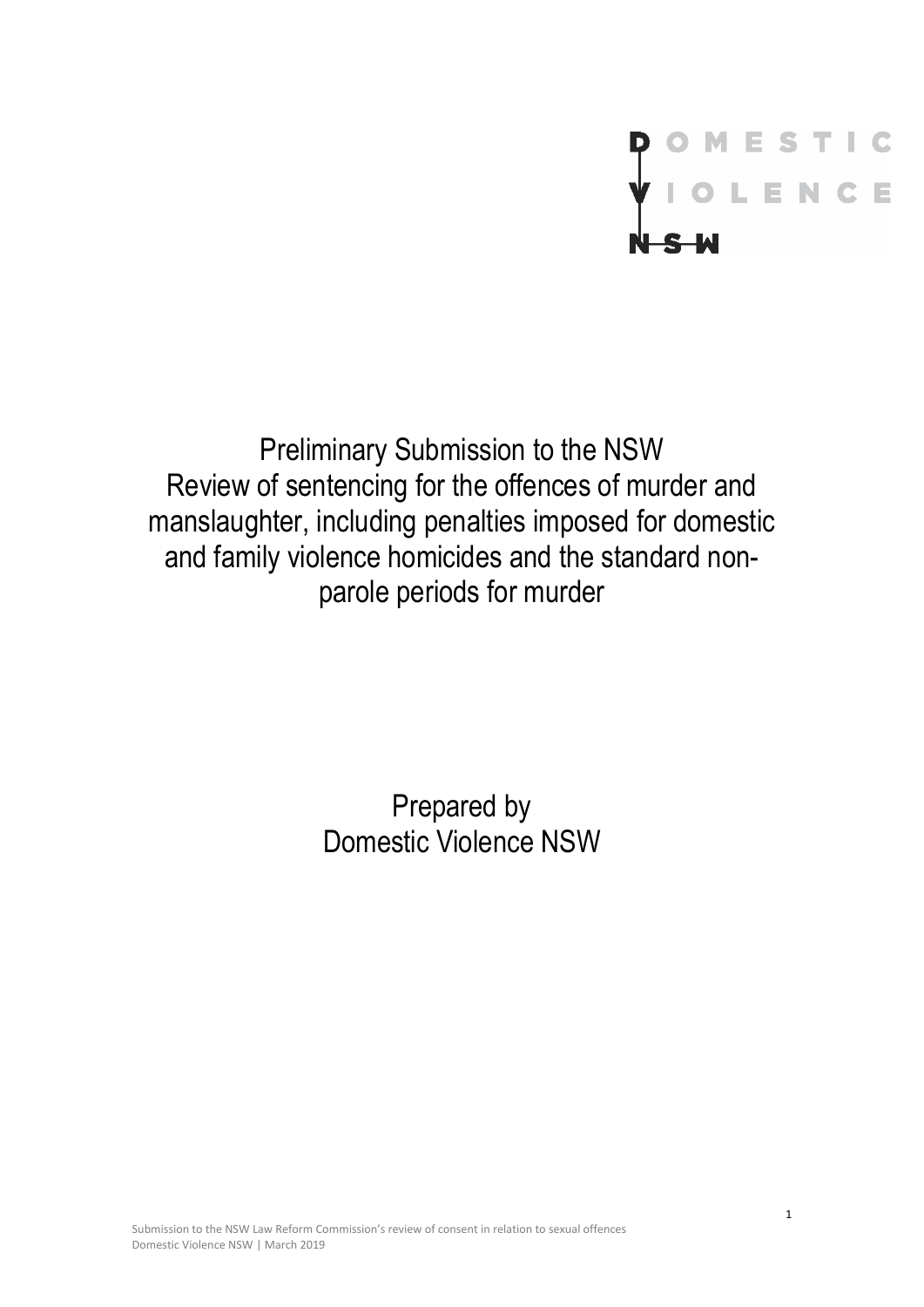### <span id="page-1-0"></span>About Domestic Violence NSW

Domestic Violence NSW Inc (DVNSW) is the peak body for specialist domestic and family violence services in NSW. DVNSW provides a representative and advocacy function for specialist services and the women, families and communities they support.

DVNSW's mission is to eliminate domestic and family violence through leadership in policy, advocacy, partnerships and the promotion of best practice. We work with our members, state and federal government and communities to create a safer NSW for all.

DVNSW member services represent the diversity of specialist services working in NSW to support women, families and communities impacted by domestic and family violence including:

- Crisis and refuge services
- Transitional accommodation and community housing providers
- Family support services
- Neighbourhood centres and drop in centres
- Specialist homelessness service providers
- Men's behaviour change programs and networks
- Community organisations working with high risk communities
- Specialist women's legal support services
- Women and children's support services
- Safe at Home programs

DVNSW members are all non-government organisations, some entirely government funded, others supported through philanthropic donations or partnerships with industry or the corporate sector. Many of our members have multiple government and non-government funding streams.

DVNSW advocates for best practice, continuous system improvements and innovative policy responses to domestic and family violence including building workforce capacity and representation at all levels of government. We provide policy advice to multiple departments in the NSW Government on prevention and response. We work with communities and the media to increase awareness and represent the sector on a number of state and federal advisory bodies. We co-convene and provide a secretariat function for the NSW Women's Alliance with Rape and Domestic Violence Services Australia.

We acknowledge the work and practice wisdom of specialist women's services and domestic and family violence practitioners in the sector that underpin the recommendations in this submission. DVNSW thanks the specialist services that have developed best practice over decades of working with women and children and shared their expertise with us. We also pay tribute to those who have experienced domestic or family violence and to our advocates, colleagues and partners in government and non-government agencies.

For inquiries relating to this submission:

Moo Baulch CEO, Domestic Violence NSW

, , PO Box 3311 Redfern NSW 2016, www.dvnsw.org.au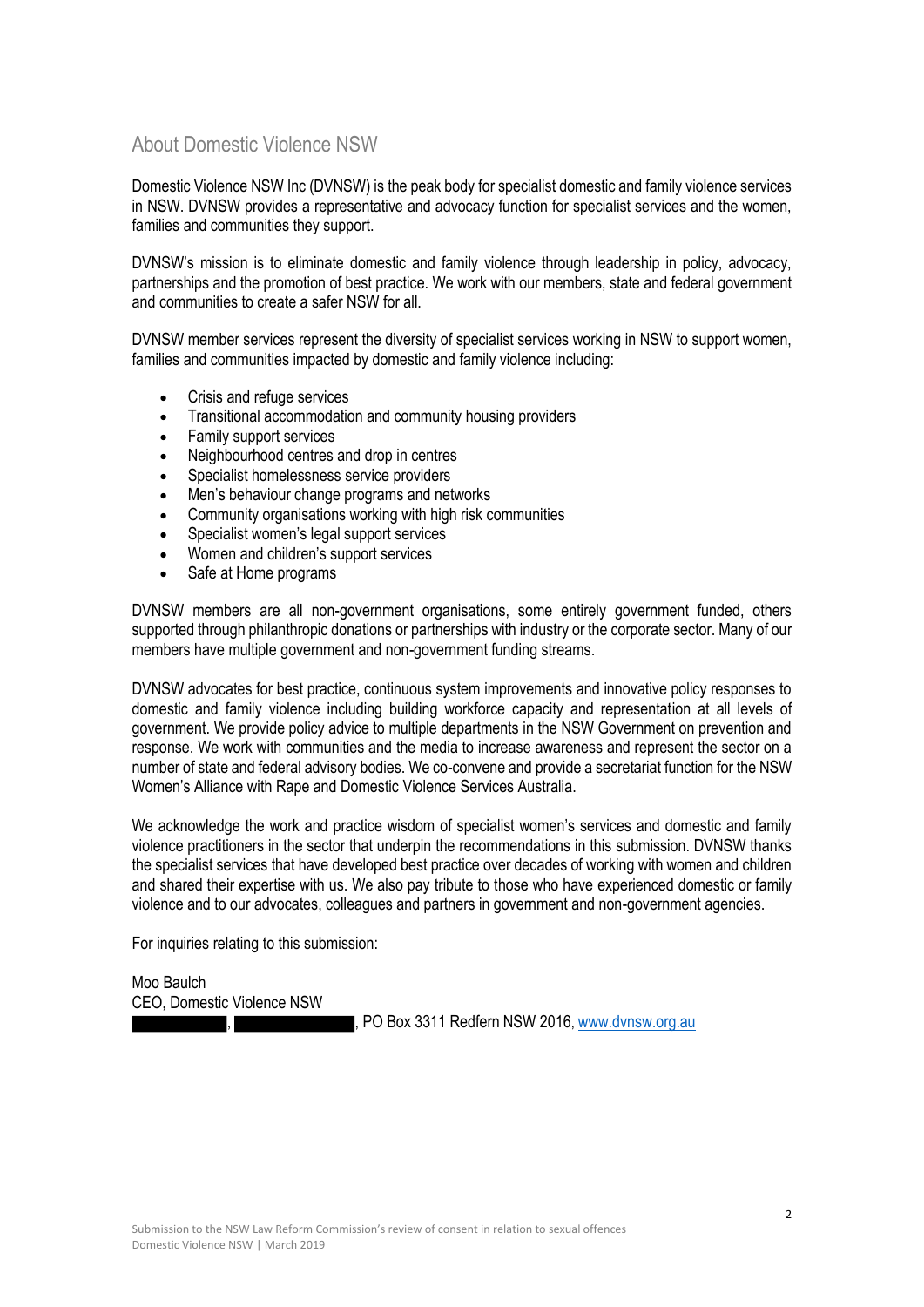# <span id="page-2-0"></span>Contents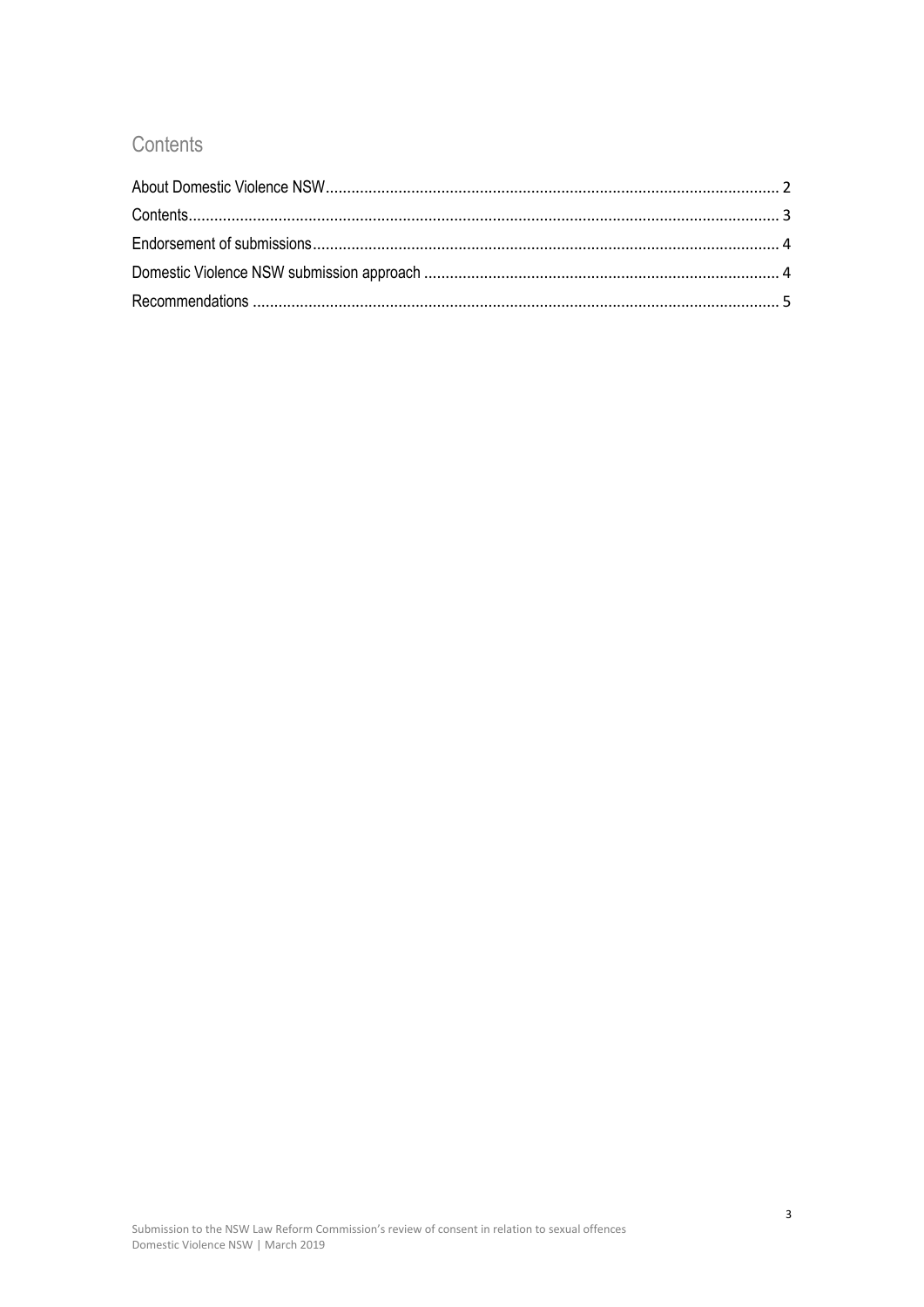## <span id="page-3-0"></span>Endorsement of submissions

# DVNSW endorses the preliminary submissions of **Rape and Domestic Violence Services Australia (R&DVSA)**, and **Women's Legal Service NSW (WLS NSW).**

### <span id="page-3-1"></span>Domestic Violence NSW submission approach

The Sentencing Council is to review the sentencing for the offences of murder and manslaughter under sections 19A, 19B and 24 of the Crimes Act 1900 (NSW), in particular:

- the standard non-parole periods for murder and whether they should be increased; and
- the sentences imposed for domestic and family violence related homicides.

In undertaking this review, the Sentencing Council should consider:

- Sentences imposed for homicides and how these sentencing decisions compare with sentencing decisions in other Australian states and territories;
- The impact of sentencing decisions on the family members of homicide victims;
- The devastating impact of domestic and family violence on our community;
- The application of section 61 of the Crimes (Sentencing Procedure) Act 1999 in the context of life sentences imposed for murder;
- The principles that courts apply when sentencing for these offences, including the sentencing principles applied in cases involving domestic and family violence; and
- Any other matter the Council considers relevant.

AS DVNSW's area of expertise is in sexual, family and domestic violence, this submission will particularly focus on the sentences imposed for domestic and family violence related homicides, the impact of domestic and family violence on our communities, and the principles that courts apply when sentencing for these offences, including the sentencing principles applied in cases involving domestic and family violence.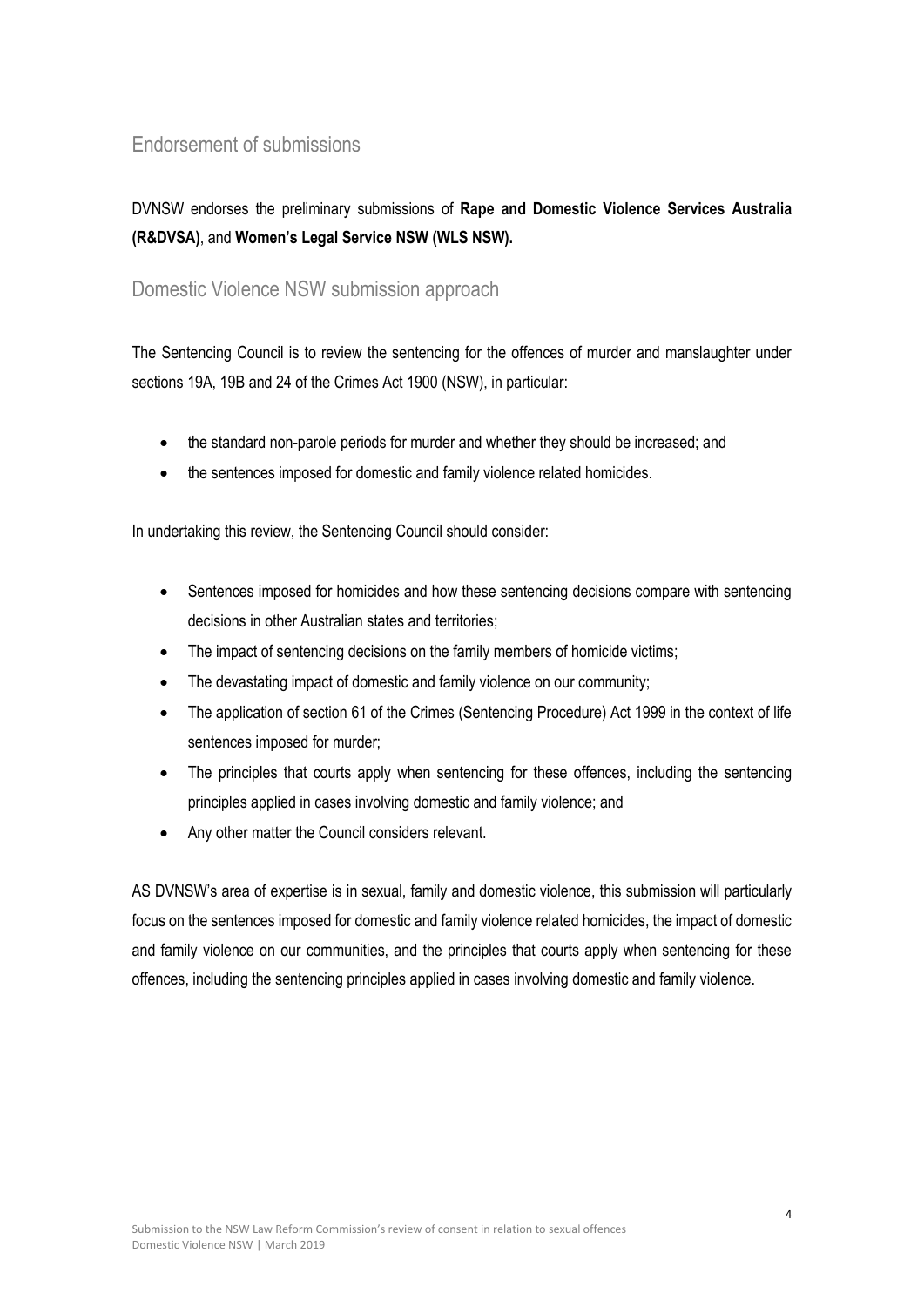# <span id="page-4-0"></span>Recommendations

- **That the Sentencing Council consider the circumstances in which domestic and family violence homicides occur, especially when the victim and survivor kill the primary perpetrator, and particularly the context for Aboriginal and Torres Strait Islander people, culturally and linguistically diverse groups, people with a disability and LGBTIQ people.**
- **That the Sentencing Council ensure views on gender and social framework evidence in homicide matters involving domestic and family violence are examined, with a focus on judicial education.**

Domestic and family violence is one of the most serious social issues in NSW, and women and children are the most affected. The NSW Domestic Violence Death Review Team found that between July 2000 and June 2014, 79% of intimate partner homicide victims in the context of domestic violence were women. <sup>1</sup> They also found that 89% of the men killed by a female intimate partner had been the primary domestic violence abuser in the relationship.<sup>2</sup> Of the 78 intimate partner homicides perpetrated between 2015 and 2017, 10 (13%) involved homicides where a male primary domestic violence abuser was killed by a female primary domestic violence victim.<sup>3</sup> Of the 204 intimate partner homicides perpetrated between 2000 and 2014, 31 (15%) involved homicides where a male primary domestic violence abuser was killed by a primary domestic violence victim.<sup>4</sup>

This data demonstrates that in most circumstances where a women kills her partner there has been a history of domestic violence and therefore this must be a primary consideration when reviewing the sentencing for murder and manslaughter. DVNSW recommends that judicial education could assist in ensuring sentencing practice includes the domestic and family violence context and gendered nature in which they occur.

In relation to this, DVNSW supports the recommendation from **R&DVSA** that the Sentencing Council should further consult with Aboriginal and Torres Strait Islander organisations and communities to understand their perspectives and formulate responses that are informed by their experiences. Aboriginal and Torres Strait Islander women and children and men are disproportionately represented in the criminal justice system, and Aboriginal and Torres Strait Islander women and children are disproportionately affected by domestic and

 $\overline{a}$ 

<sup>1</sup> NSW Domestic Violence Death Review Team, *Annual Report 2015-2017* (2017) NSW Attorney General and Justice, XI.

<sup>2</sup> Ibid, XII.

<sup>3</sup> Ibid, 193.

<sup>4</sup> Ibid. We note this statistic does not include a breakdown of the gender of perpetrators.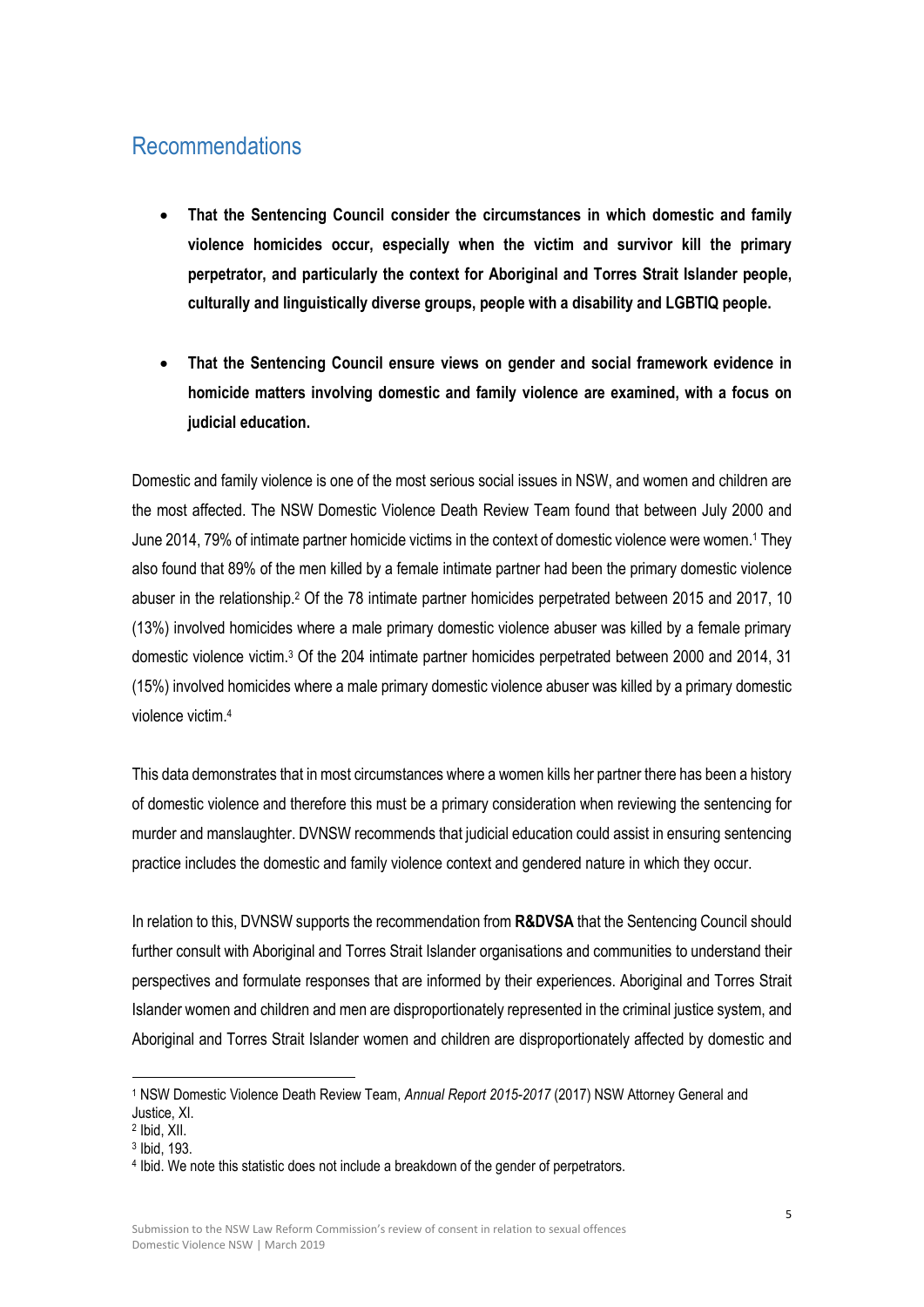family violence. Analysis from the Australian Domestic and Family Violence Death Review Network found that of the 28 female intimate partner violence homicide offenders between 2010 and 2014, almost half were Aboriginal, and almost half of those were identifiable as being the primary victim of domestic violence.<sup>5</sup>

DVNSW also recommends that the experiences of culturally and linguistically diverse women be considered by the Sentencing Council when undertaking this review as whilst there is not much data or research for women in these communities, they face significant barriers in accessing support for domestic and family violence. In a recent snapshot report which collected national data on women on temporary visas impacted by violence and accessing services, the research found that many were unable to access the services they needed - most importantly housing and legal services. The report recommended that the Australian Government and State and Territory governments ensure that all government workers, including Centrelink, Medicare, housing workers, and non-government workers are trained on the nature and dynamics of sexual, domestic and family violence, human trafficking and slavery indicators, and received training on how to respond and make referrals in a culturally safe and trauma-informed way with people on temporary visas experiencing violence. <sup>6</sup> DVNSW recommends that judicial education should include consideration of this group, and more detail is provided below.

DVNSW also recommends that the needs of women with a disability be considered in sentencing, as they experience discrimination on multiple levels and significant barriers to accessing support for domestic and family violence.<sup>7</sup>

The perspectives and needs of LGBTIQ and non-binary people and communities should be incorporated as even from the limited data available they experience violence at the same levels as non-LGBTIQ people and are often under-represented or invisible in mainstream policy and practice. LGBTIQ people are less likely to seek support due to a lack of appropriate mainstream or specialist services, perceived or real discrimination and a fear of discrimination and may be disconnected from family, friends, community or supportive networks.<sup>8</sup> This results in significant vulnerability where an abusive relationship occurs.

 $\overline{a}$ 

<sup>5</sup> Domestic Violence Death Review Team (2018) *Australian Domestic and Family Violence Death Review Network Data Report*, 22.

<sup>6</sup> National Advocacy Group on Women on Temporary Visas Experiencing Violence (2018) *Path to Nowhere: Women on Temporary Visas Experiencing Violence and Their Children*, 7. Also see Marie Segrave (2017) *Temporary migration and family violence: An analysis of victimisation, vulnerability and support*, Monash University in collaboration with InTouch Multicultural Centre Against Family Violence.

<sup>7</sup> People with Disability Australia and Domestic Violence NSW (2015) *Women With Disability and Domestic and Family Violence: A Guide For Policy and Practice*, 2.

<sup>8</sup> Monica Campo and Sarah Tayton (2015) *Intimate partner violence in lesbian, gay, bisexual, trans, intersex and queer communities: key issues*, Australian Institute of Family Studies, 1.